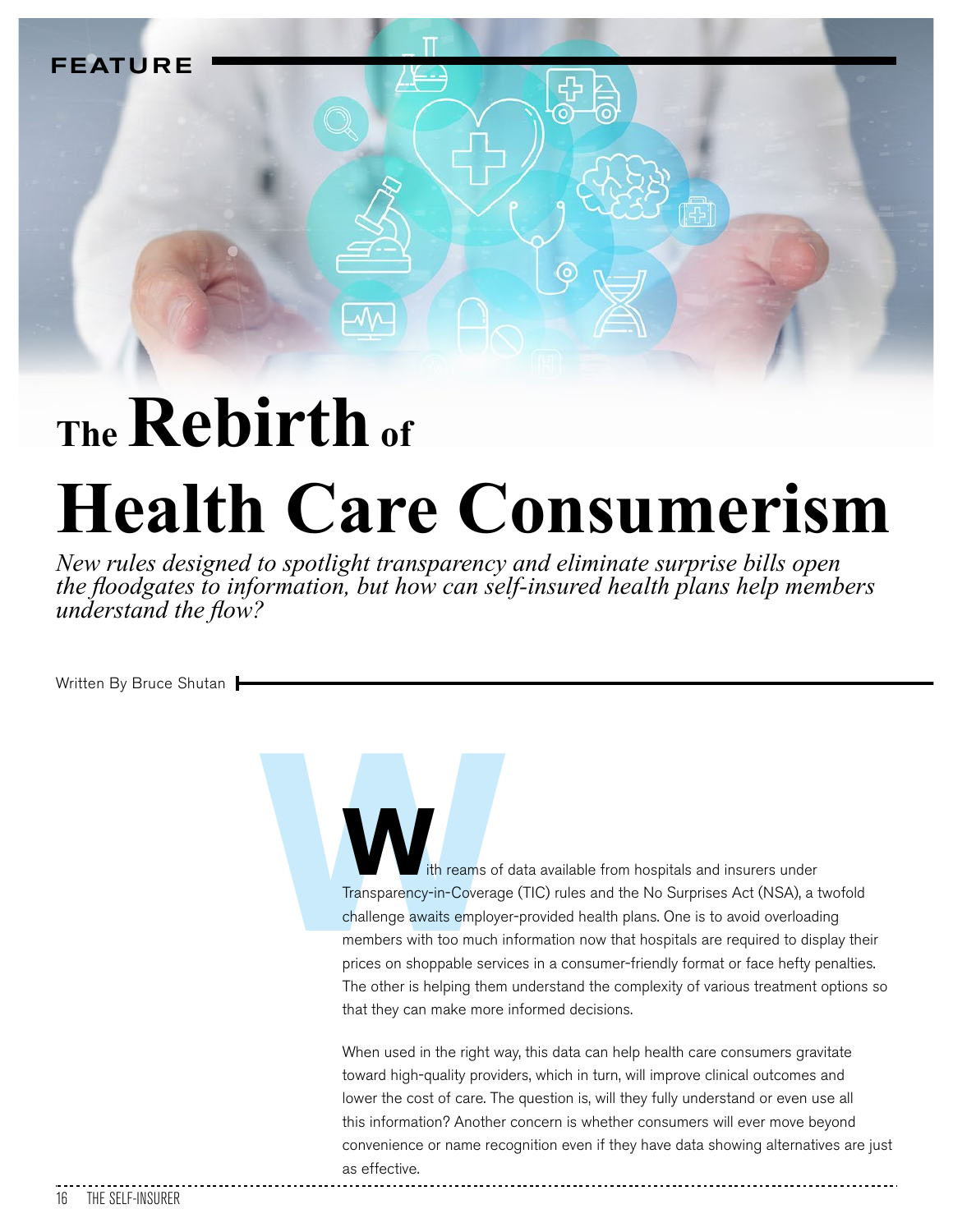

Dennis Charland

In order to optimize health plan member experiences, it's best to present data in a single resource as part of a hierarchical structure

"so the most relevant information floats to the top, and you're not hitting them with 50 data points," says Dennis Charland, SVP of sales for Sapphire,

a division of Zelis. Indeed, members want the process to be easy and personalized. He says they're less concerned, or even confused, by detailed clinical metrics, but do find comfort in

aggregated quality scoring or badges.

Seeking to connect health plan members to the right care, at the right time and right place involves a series of steps in the evolving era of health care consumerism, Charland explains. It starts with searching for providers and facilities, then pricing out services that take into account their benefits, network restrictions and out-of-pocket costs.

What's also important is an ability to evaluate patient ratings and reviews, as well as allow members the opportunity to post their own opinions. Ironically, he reports that providers have resisted displaying reviews out of fear that patients will air their

grievances when more than 80% of reviews are overwhelmingly positive. "Things" like bedside manner, average wait time and cleanliness of a facility really do matter to people," Charland notes.

There's quite a bit of intersection between these key elements and what both the TIC regulation and NSA are requiring, he says. Namely: timely updates of data in provider directories, suppressing providers that haven't validated their data, advising members of protections against balance billing, giving them personalized cost estimates based on the terms of their coverage and even the creation and hosting of machine readable files.

#### **ALWAYS ASK QUESTIONS**

Irrespective of how consumers respond to all this information that will be shared, the need for clarity cannot be underestimated. Health care consumers need to ask questions about how they're being charged, and must always request an itemized bill, says Stephen Carrabba, co-founder and president of ClaimInformatics, a payment integrity firm that identifies when a self-funded health care plan has been

overcharged because of improperly billed or adjudicated claims. His company is the only one of its kind that also identifies health plan member overpayments, which might have been in the form of overcharged co-pays, co-insurance, or deductibles. He cites Marshall Allen's book "Never Pay the First Bill" as a source of inspiration.

But forcing more skin in the game won't be an easy undertaking. Since the new federal rules lack specificity, hospitals that are reporting do so in different ways, which makes the information difficult to compare, explains Cheryl DeMars, president and CEO of The Alliance, a cooperative of self-insured employers. And between spotty compliance and low penalties for noncompliance, she believes it's going to take a while before hospitals comply in a meaningful way.

Left to their own devices, health plan members may find it challenging to process all the detailed material that they're entitled to without guidance or context. "If you just take it for face value and only supply the rates-based cost information to members, then you're going to lose them," according to Charland, noting the need to make it simpler for them to understand.

An orthopedic surgeon's rate for knee arthroscopy, for example, doesn't provide any additional context around where and with whom that service is provided, and how many procedures are actually performed. "Volume is important, too," he says.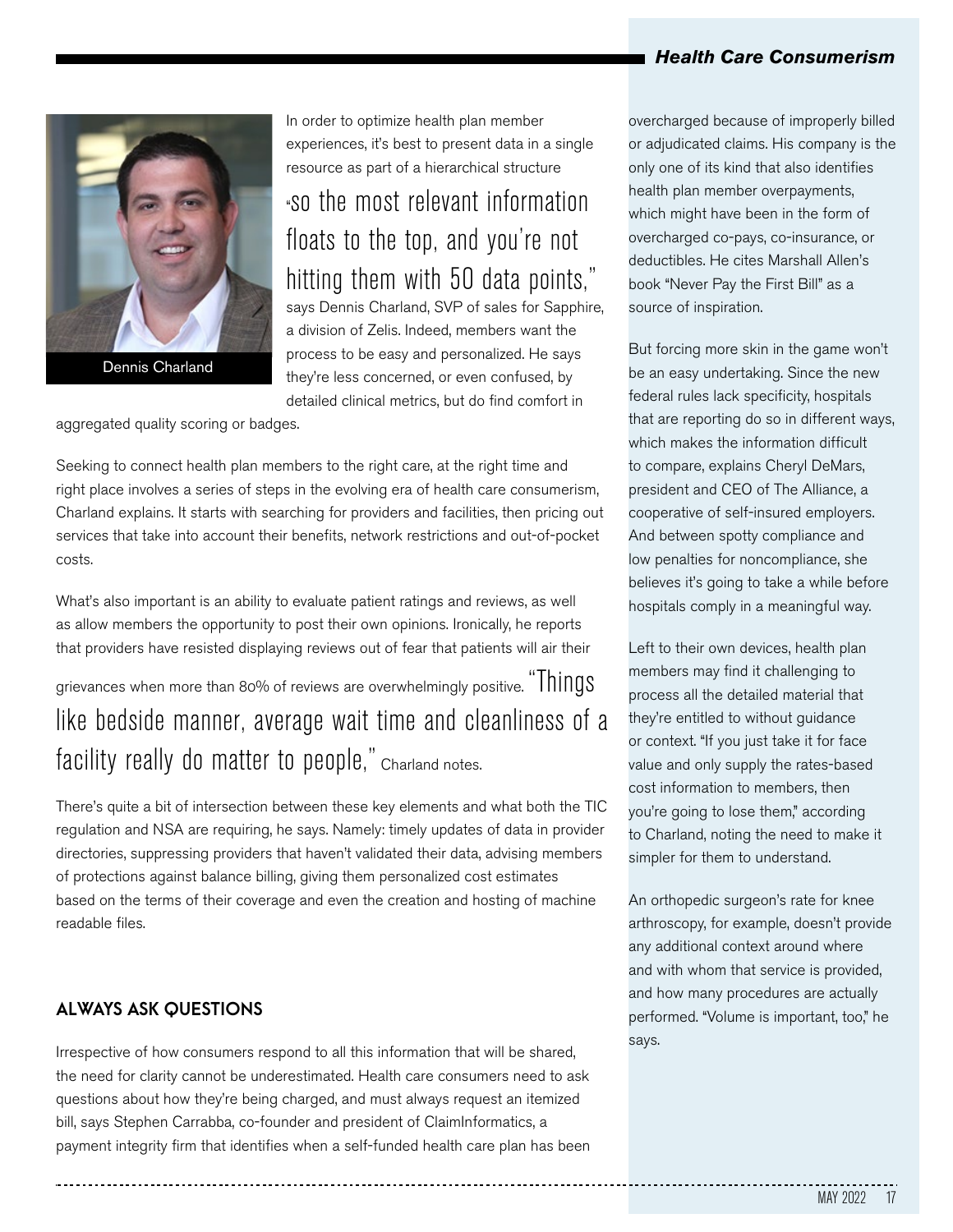Patient advocates can help draw attention to cross-promotional opportunities that will help members optimize the services that are made available to them. For example, someone who uses Sapphire's tool to search for a pediatrician may find that the availability of telehealth services also is highlighted. In addition, recommendations could be made for second-opinion or surgical guidance resources if someone is in need of knee or back surgery.

### "It's all about using the partners that you have to help cross-promote those services at the time the member needs it," Charland says. "The more you can incorporate those solutions in the aggregate, the more valuable they become."

Still, consumers are expected to have a difficult time digesting the way hospitals report their information. "This is where intermediaries come into

 $\lceil \log \frac{m}{n} \rceil$  says DeMars whose group has provided its members with information to compare price and quality information for more than two decades. She expects entrepreneurs, and even health plans, to present the raw material in a format that's easy to understand, more actionable and relevant to the decisions health care consumers are making.



As part of that movement, DeMars predicts the emergence of more advocates who will serve as a coach or concierge to connect health plan members with all the information that will become available and use it in a meaningful way. Moreover, she says self-insured employers can use the information to design tiered networks featuring high-value providers at the top and lower-value ones at the bottom or excluded altogether.

"Employees could still go anywhere, but if they use this set of providers who we know do a good job and cost less, they may pay nothing out of pocket, or even get a cash incentive from their employer for using those providers because the savings are so tremendous,"

she envisions.

Another area where health plan members can benefit greatly from the growing emphasis on consumerism is in combatting overuse of resources, which DeMars describes as a quality problem. "You're exposing patients to unnecessary procedures, tests, etc. that they don't need to have," she cautions, "and so I also think that looking at resource use variation is a reasonable quality indicator."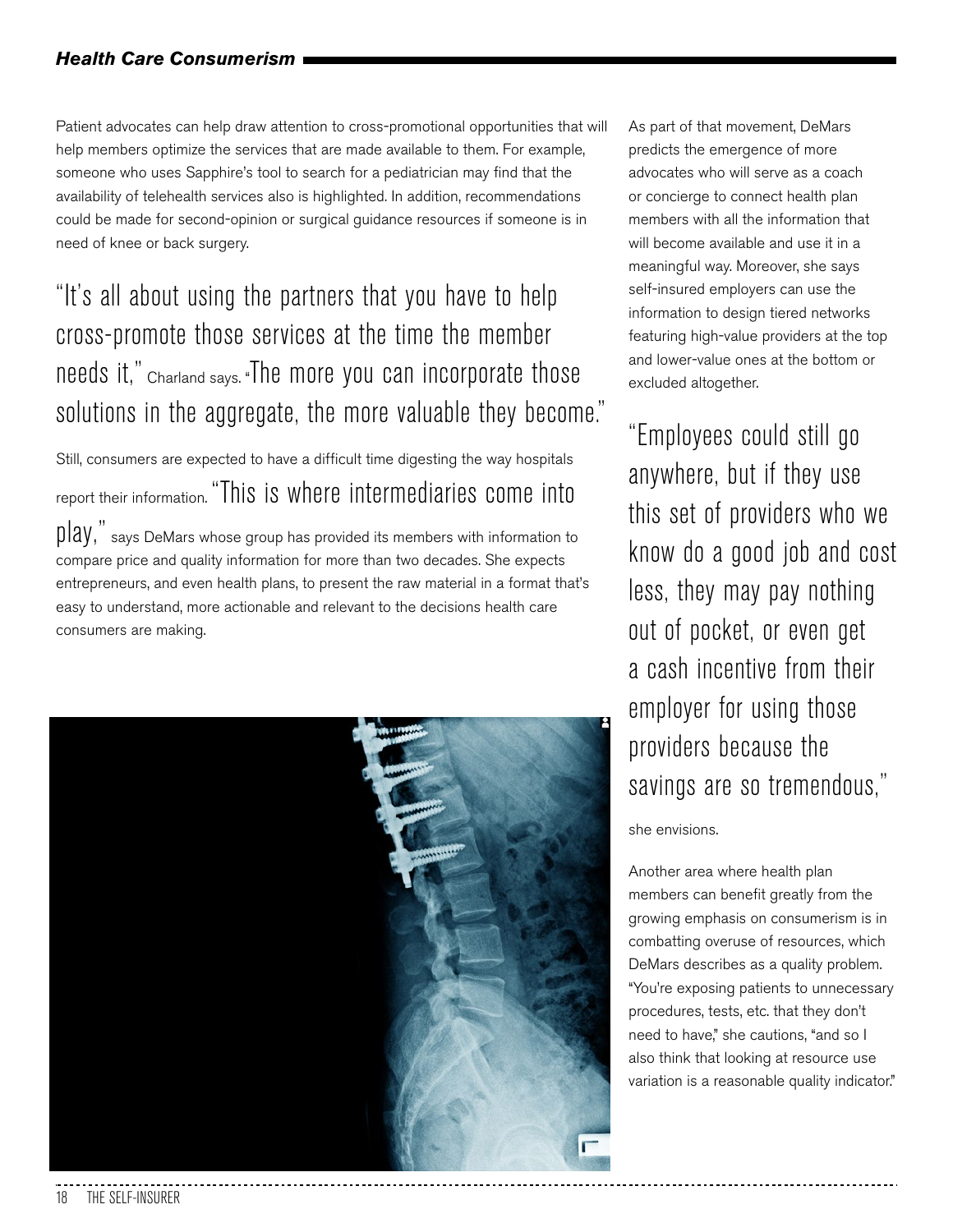Companion Life

# THE SPIRIT OF **PARTNERSHIP**

For 50 years, Companion Life Insurance Company has been collaborating with our business partners to harness their dedication to designing, underwriting, distributing, and administering insurance products. Our relationships are built on integrity and trust and will stand the test of time, regardless which way the wind blows.

See what Companion Life can do for you.

• Stop Loss Insurance • Limited Benefit Health Insurance • Short-Term Medical Insurance • GAP – Group Medical Supplemental Insurance • Life Insurance • Dental Insurance Short Term Disability Insurance • Long Term Disability Insurance

• Vision Insurance **Critical Illness Insurance** 

**Companion Life Insurance Company**  800-753-0404 | CompanionLife.com

Companion Life is rated A+ (Superior) by AM Best.

Rating as of Dec. 9, 2021. For the latest rating Opinion from the leading provider of insurer ratings of a company's financial strength and ability to meet its obligations to policyholders.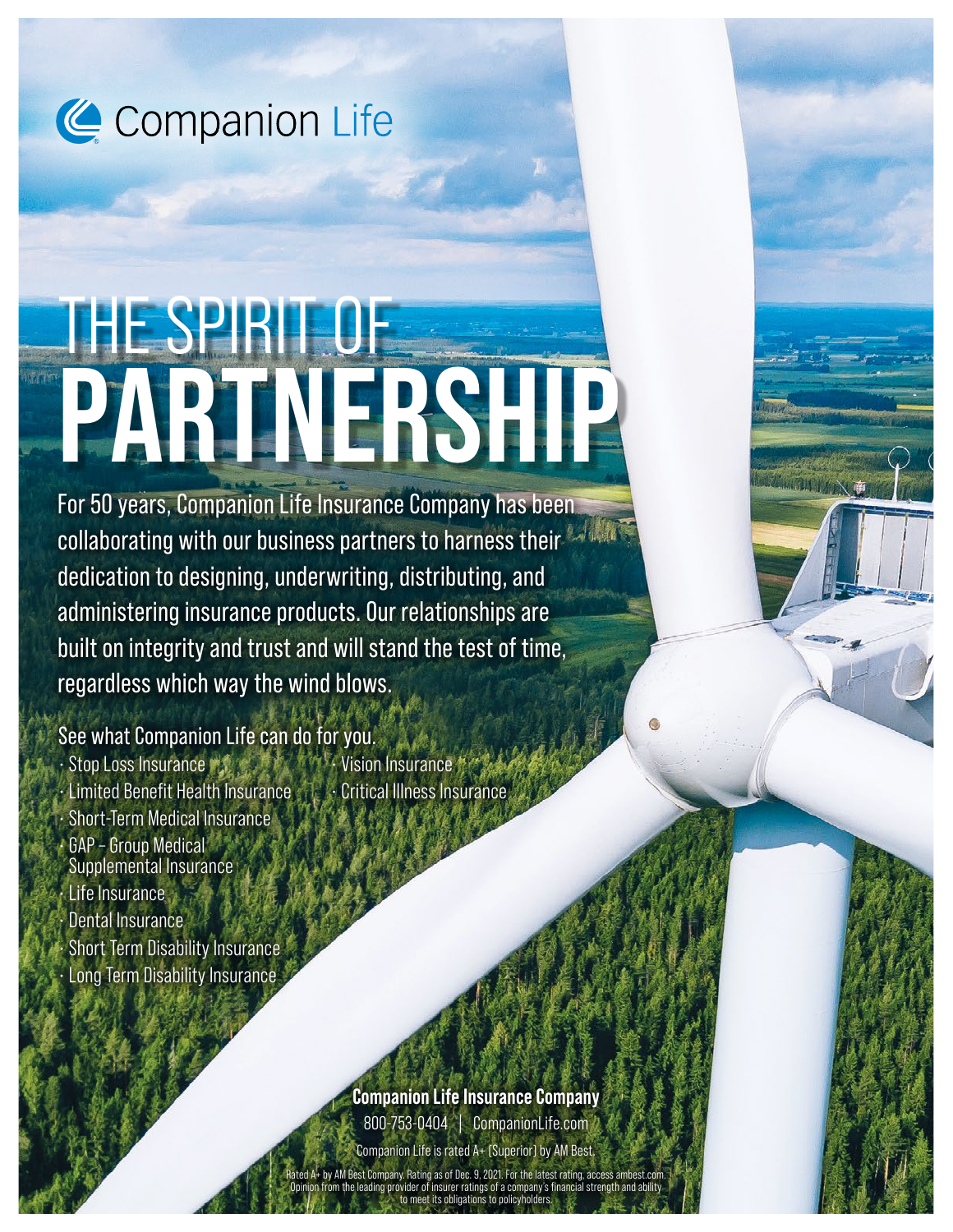

#### **SHIELDING CONSUMERS FROM FRAUD**

Considering that as much as 25% of \$4.1 trillion in U.S. health care spending is rife with fraud, waste and abuse, there has never been a better time to take consumer protections to the next level. On a prospective payment integrity basis, Carrabba encourages health plans to block access to providers or facilities that have been flagged as potential abusers, and to review their claims before they or the member pay.

"On a post-payment or even prepayment type of review, I can't tell you how many times we've seen invoices on claims where three-quarters of the stuff was for services that were never rendered," he reports.

His company has developed more than 600 proprietary algorithms that are identifying 5% to 15% of total plan expenditures as improperly paid in a post-payment environment and significantly higher amount in a prepayment environment.

Misaligned incentives on the provider side have given rise to a buoyant health care consumerism movement built around the need for transparency. When combing through what are in essence re-adjudicated claims, ClaimInformatics often uncovers excess fees tied to negotiations or self-dealings.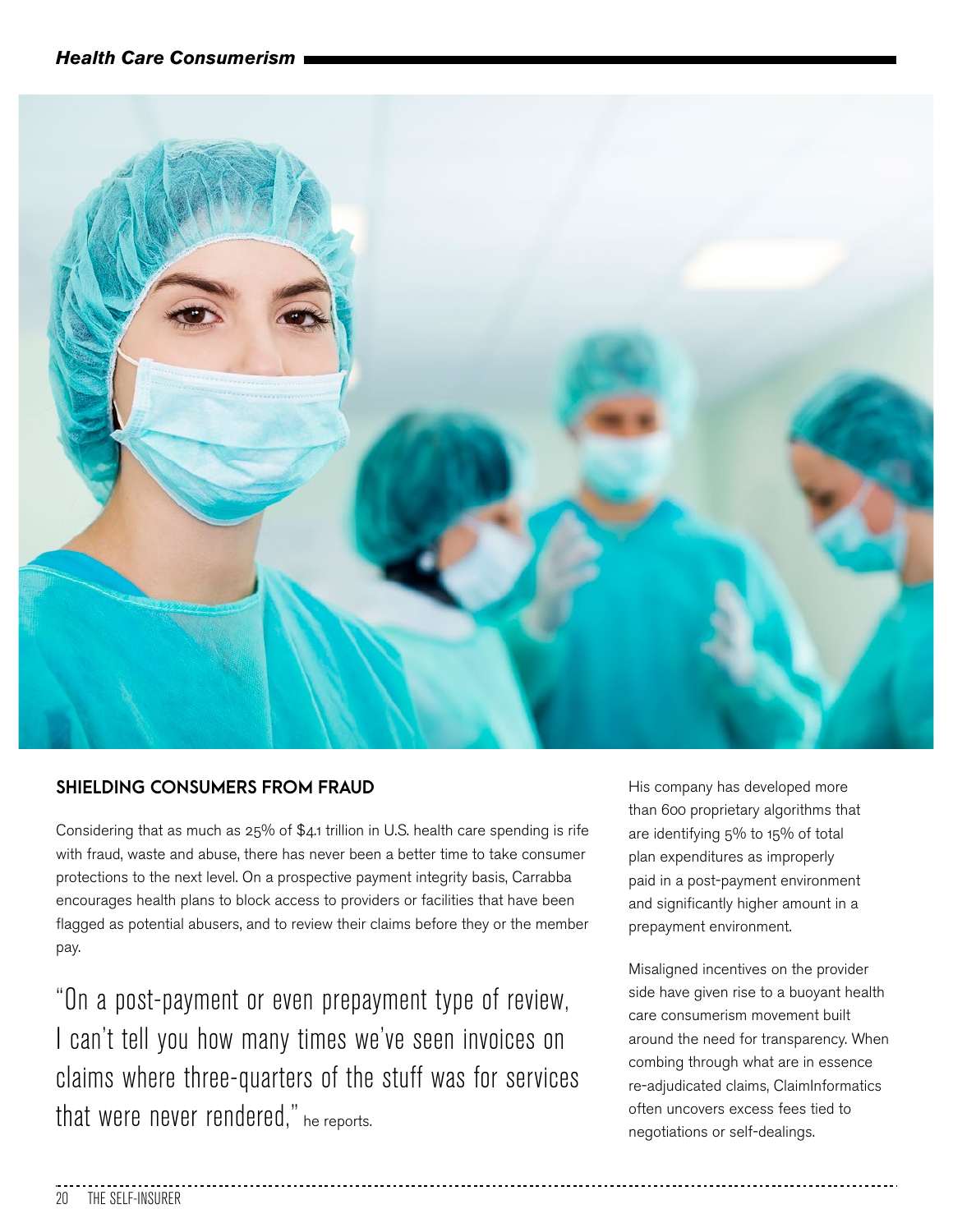

The problem, Carrabba says, is that physician practices, health systems, surgery centers and others are encouraged to overbill, by highpriced consultants who promise that implementing evasive billing practices can increase their revenue by upwards of 20% to 30%.

"How are they doing that legally?" he asks. "It's not just billing and coding. It's unbundling. It's claim splitting. It's fraud. It's upcoding. It's a laundry list of stuff that we see all day, every day."

Other obstacles that are baked into the system include medical claims being processed and subsequently paid in silos. Carrabba cites a big-toe amputation as an example of how billing errors seep into claims. In one review, the radiologist billed for a right-foot X-ray, while the hospital up-coded and billed for removal of the patient's entire leg.

Acknowledging that individual health care consumers may be overloaded with too many choices and information, Carrabba says they need to be incentivized to save on the cost of care. "Some of our clients are of the mindset of, 'let's not just educate our members, but also share the benefits and savings with them," he notes. "We have one client where we proposed leveraging a charity care provision to substantially decrease the claim cost. And the client said, 'whatever the plan saves, we want to compensate our member to the tune of a third of those substantial savings.' That's significant dollars to a plan participant, and a perfect example of how payment integrity done right can be transformative for plans and members."